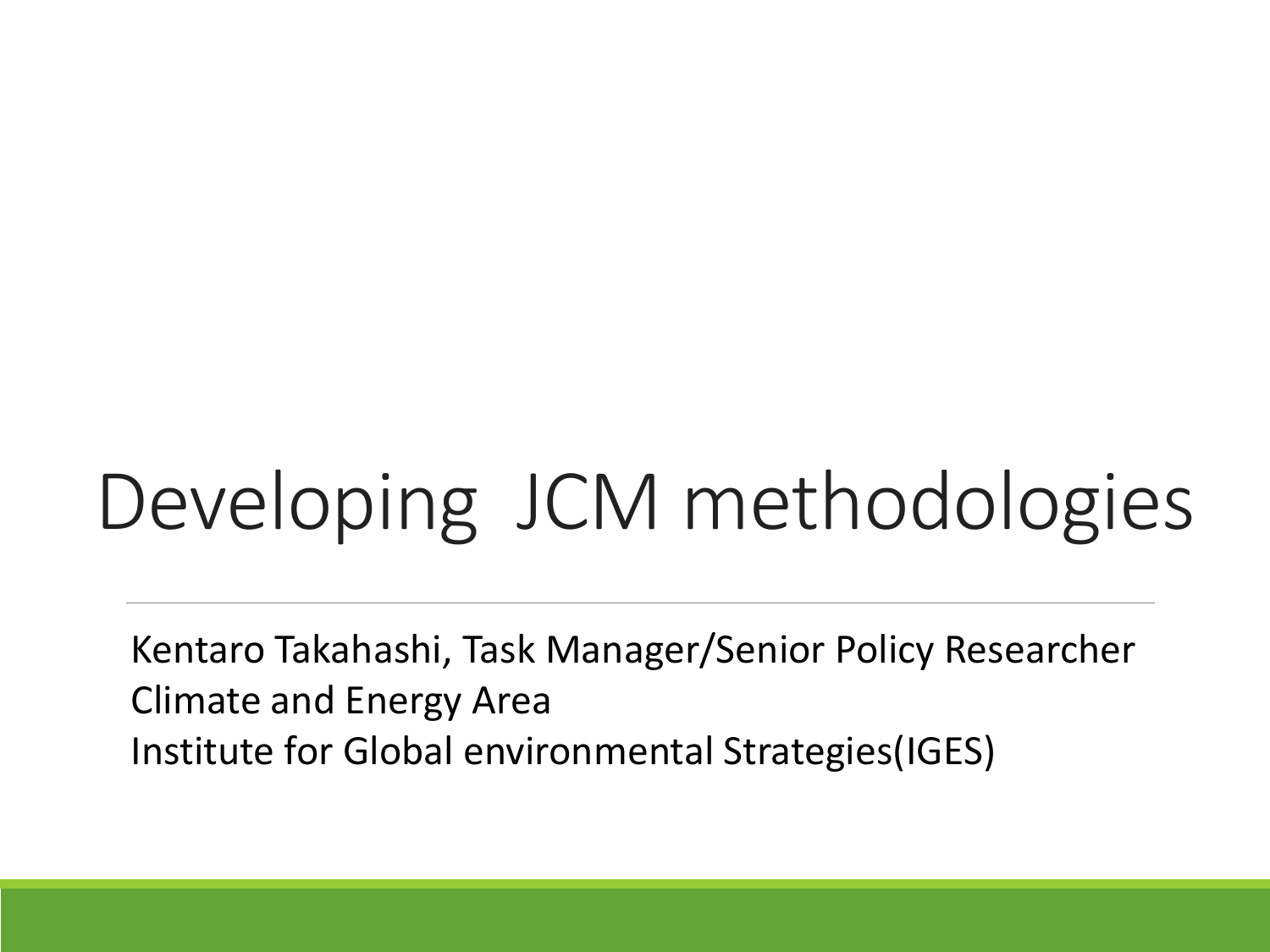## Key features of JCM methodologies

- 1. The JCM methodologies are designed in such a way that project participants can use them easily and verifiers can verify the data easily.
- 2. In order to reduce monitoring burden, default values are widely used in a conservative manner.
- 3. Eligibility criteria clearly defined in the methodology can reduce risks of rejection of the projects proposed by project participants.

| Eligibility criteria | • A "check list" will allow easy determination of eligibility of a proposed<br>project under the JCM and applicability of JCM methodologies to the<br>project.                                                                                    |
|----------------------|---------------------------------------------------------------------------------------------------------------------------------------------------------------------------------------------------------------------------------------------------|
| Data (parameter)     | • List of parameters will allow project participants to determine what<br>data is necessary to calculate GHG emission reductions/removals with<br>JCM methodologies.<br>• Default values for specific country and sector are provided beforehand. |
| Calculation          | • Premade spreadsheets will allow GHG emission reductions/removals<br>to be calculated automatically by inputting relevant values for<br>parameters, in accordance with methodologies.                                                            |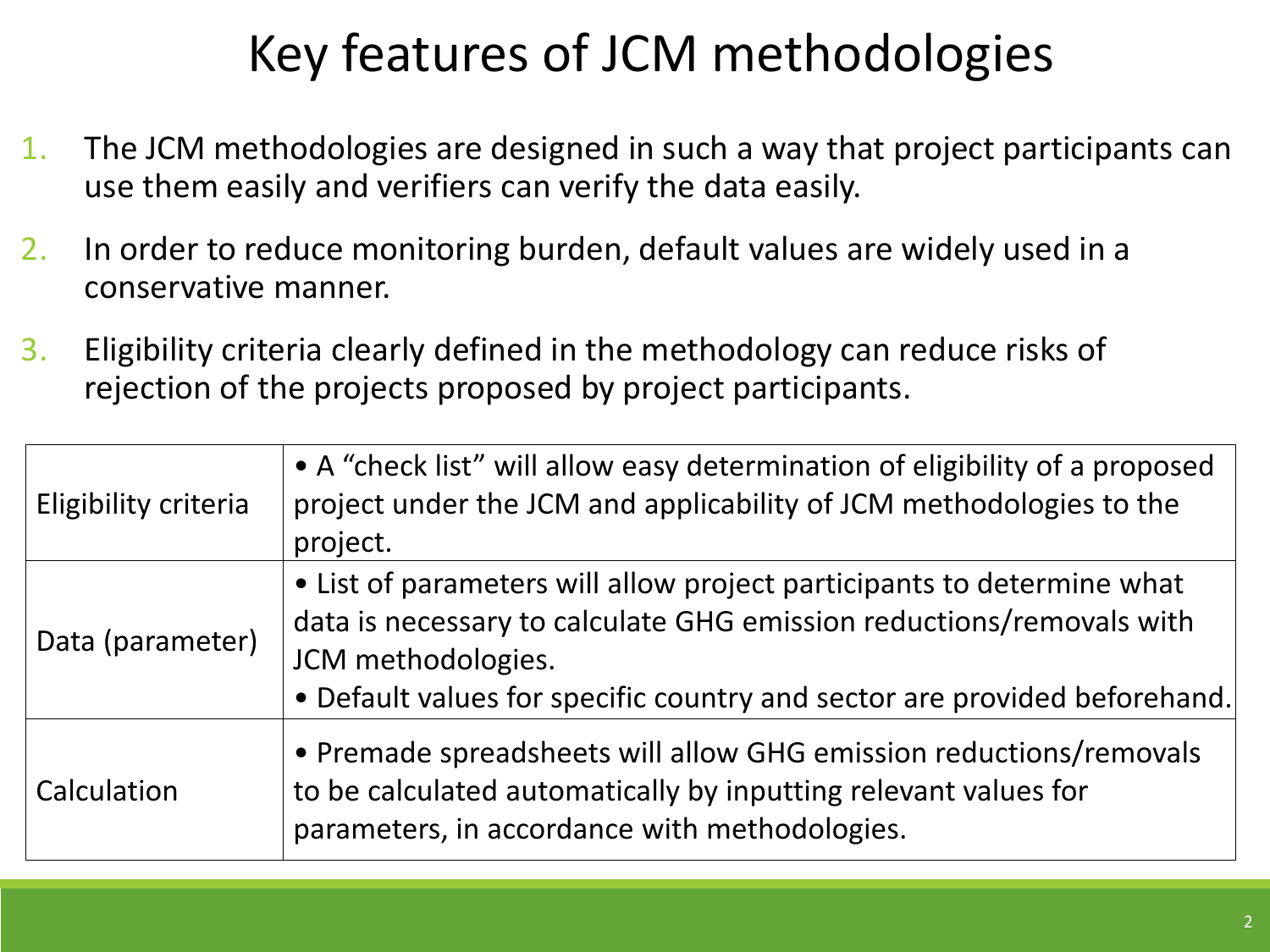### Today's topic on the JCM methodologies

### Eligibility criteria

Net emission reductions Simplified monitoring method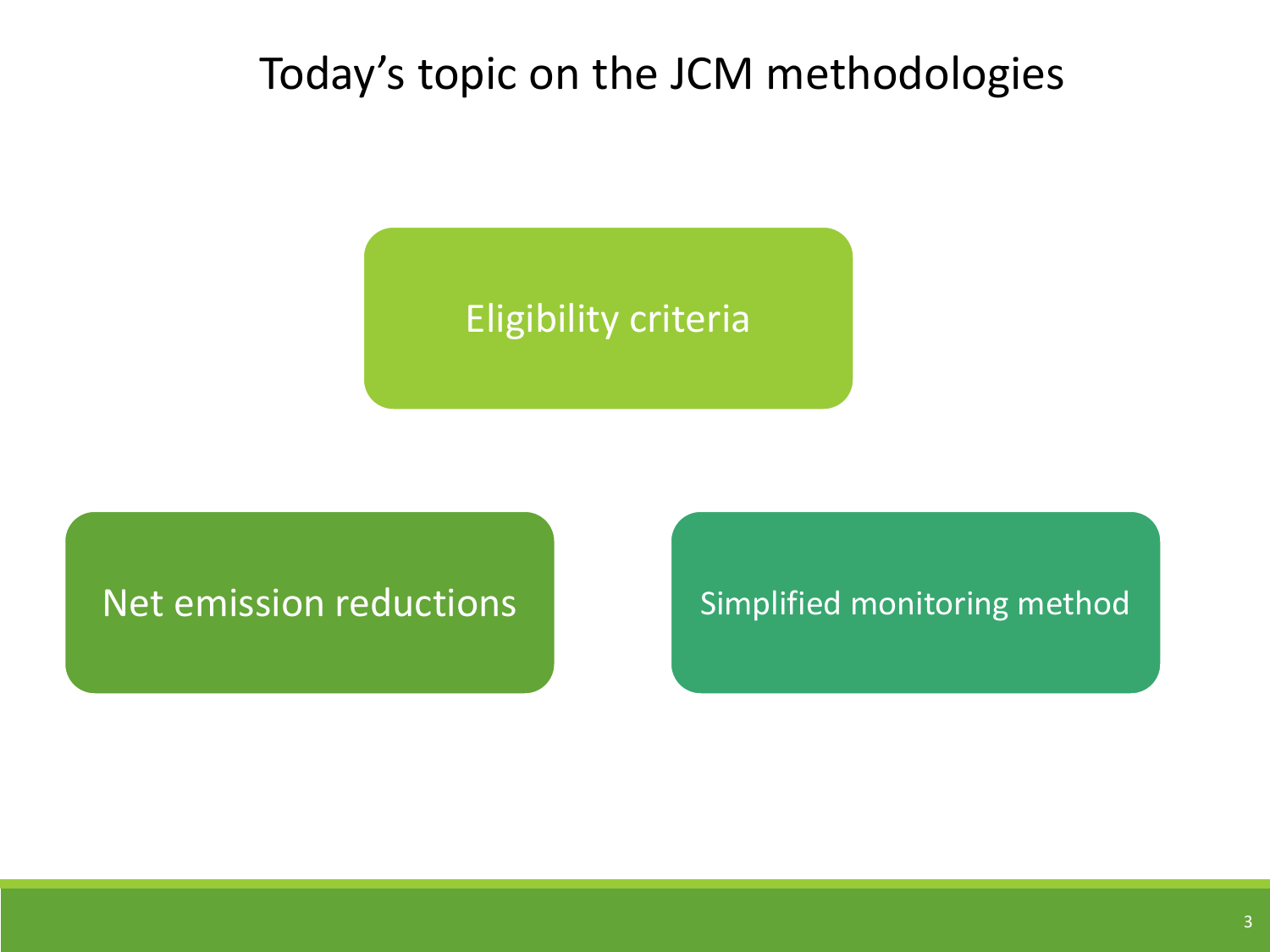### Eligibility criteria

♦Eligibility criteria are requirements for the JCM project defined in the JCM methodology and contain the followings:

(a) Requirements for the project in order to be registered as a JCM project. (b) Requirements for the project to be able to apply the approved methodology. Source: JCM Guidelines for Developing Proposed Methodology

♦Eligibility criteria is ☞Clearly defined in the methodology can reduce the risks of rejection of the projects proposed by project participants. ☞Established, in order to reduce emissions by: (a)Accelerating the deployment of low carbon technologies, products and services, which will contribute to achieving net emission reductions; (b)Facilitating the NAMAs in host countries.

☞A "check list" will allow easy determination of eligibility of a proposed project under the JCM and applicability of JCM methodologies to the project. Source: Government of Japan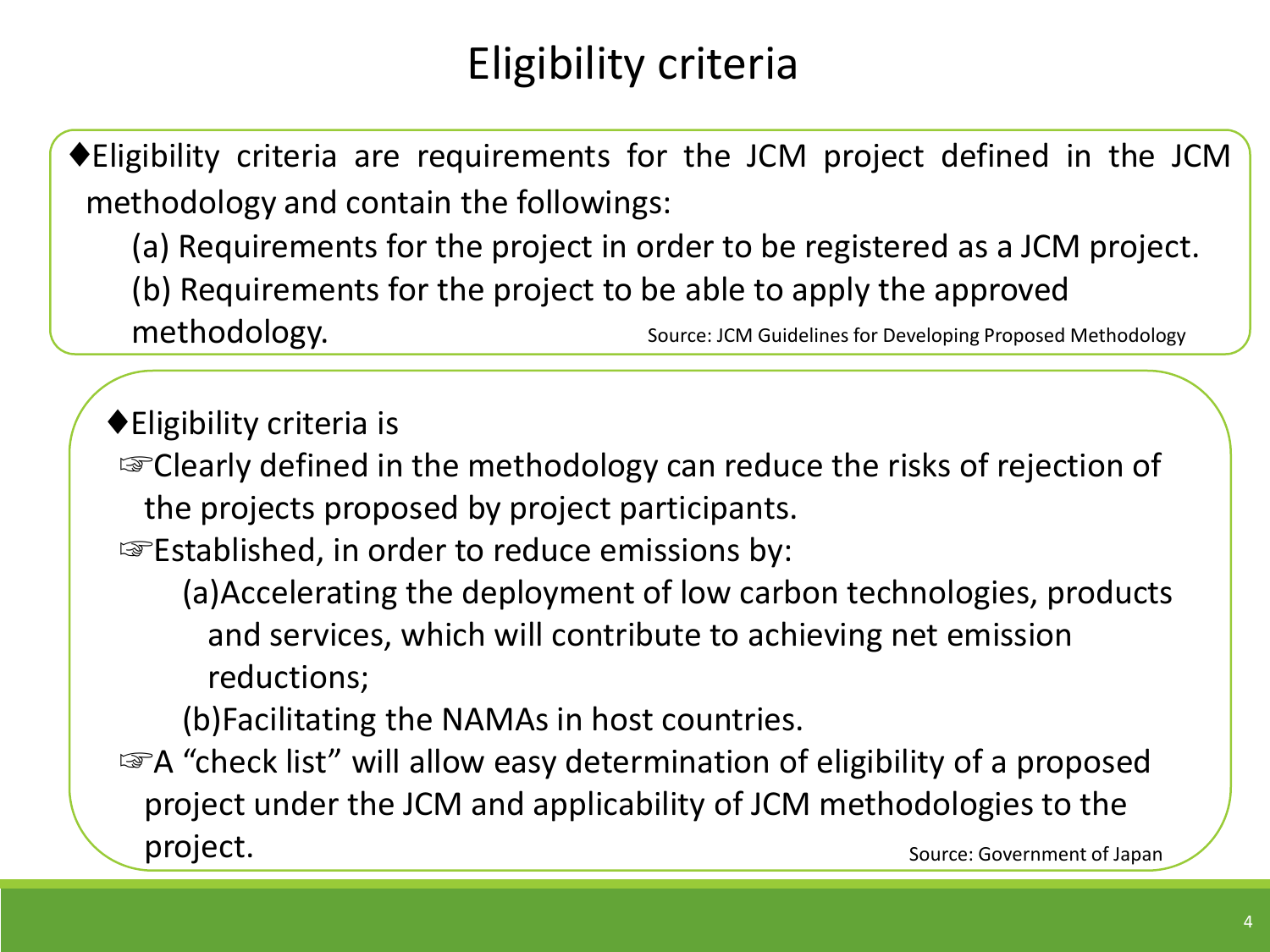| Category                                                                 | <b>Example of eligibility criteria</b>                                                                                                                                                                                         |
|--------------------------------------------------------------------------|--------------------------------------------------------------------------------------------------------------------------------------------------------------------------------------------------------------------------------|
| Type of technology/devise<br>installed in the project                    | Technology to be employed in this methodology is coal-fired heat<br>only boiler (HOB) for hot water supply system.                                                                                                             |
| Positive list (Detail technical<br>requirement)                          | WHR system consists of a Suspension Preheater boiler and/or Air<br>Quenching Cooler boiler, turbine generator and cooling tower.                                                                                               |
| New installation/replacement,<br>status before project<br>implementation | The project activity involves the installation of new HOB and/or the<br>replacement of the existing coal-fired HOB                                                                                                             |
| Scale/capacity                                                           | Capacity of the project HOB ranges from 0.10 MW to 1.00MW.                                                                                                                                                                     |
| Scope (sector, type/scale of<br>facility)                                | The transmission line constitutes of a single or double circuit(s)<br>directly connecting a substation and another substation within the<br>country with no branching in between, and does not constitute a<br>part of a loop. |
| Benchmark (Performance level)                                            | The catalog value of the boiler efficiency for the project HOB is 80%<br>or higher                                                                                                                                             |
| Treatment to avoid leakage<br>emissions                                  | Plan for not releasing refrigerant used for project chiller is prepared.                                                                                                                                                       |
| Past data availability/ MRV                                              | Data of fuel consumption and distance travelled before activation of<br>digital tachograph system is available for each freight vehicle                                                                                        |
| Operation                                                                | The project includes feedback of a driver's performance with the<br>graphical representation to the driver regularly, at least once in three<br>months.                                                                        |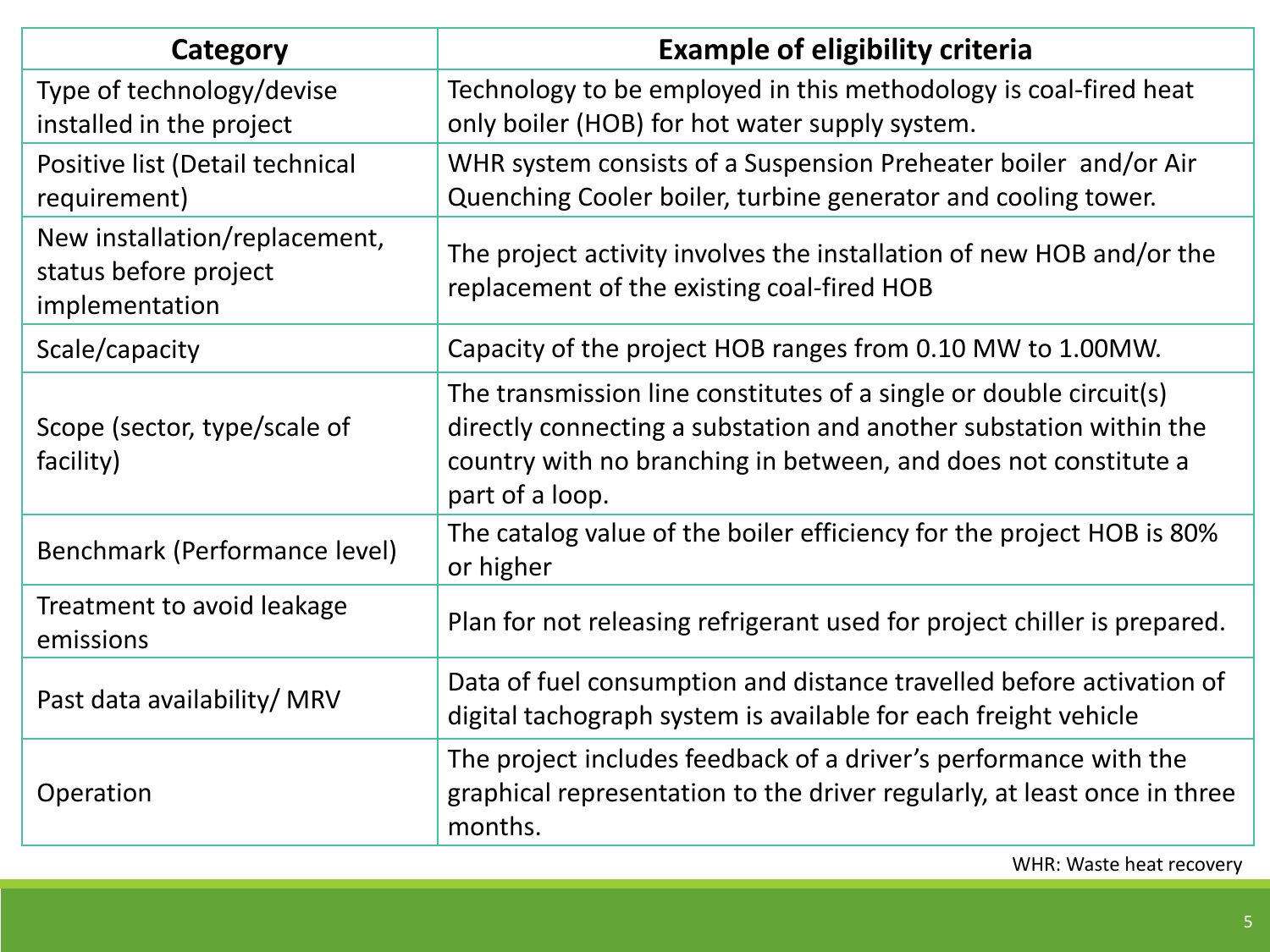### Net emission reductions (1)

- ♦In the JCM, emission reductions to be credited are defined as the difference between reference emissions and project emissions.
- ♦Reference emissions are calculated to be below business-as-usual (BaU) emissions which represent plausible emissions in providing the same outputs or service level of the proposed JCM project in Indonesia (Net decrease and/or avoidance of GHG emissions)
- 1. Conservative reference emissions



Example: ID AM003 Installation of Energy-efficient Refrigerators Using Natural Refrigerant at Food Industry Cold Storage and Frozen Food Processing Plant

|                          | <b>BAU</b>               | Reference                      |
|--------------------------|--------------------------|--------------------------------|
|                          | The most common products | The highest efficiency product |
| COP value                | in the market            | in the market                  |
| Cold storage             | $1.6 - 1.65$             | 1.71                           |
| Individual quick freezer | $1.2 - 1.25$             | 1.32                           |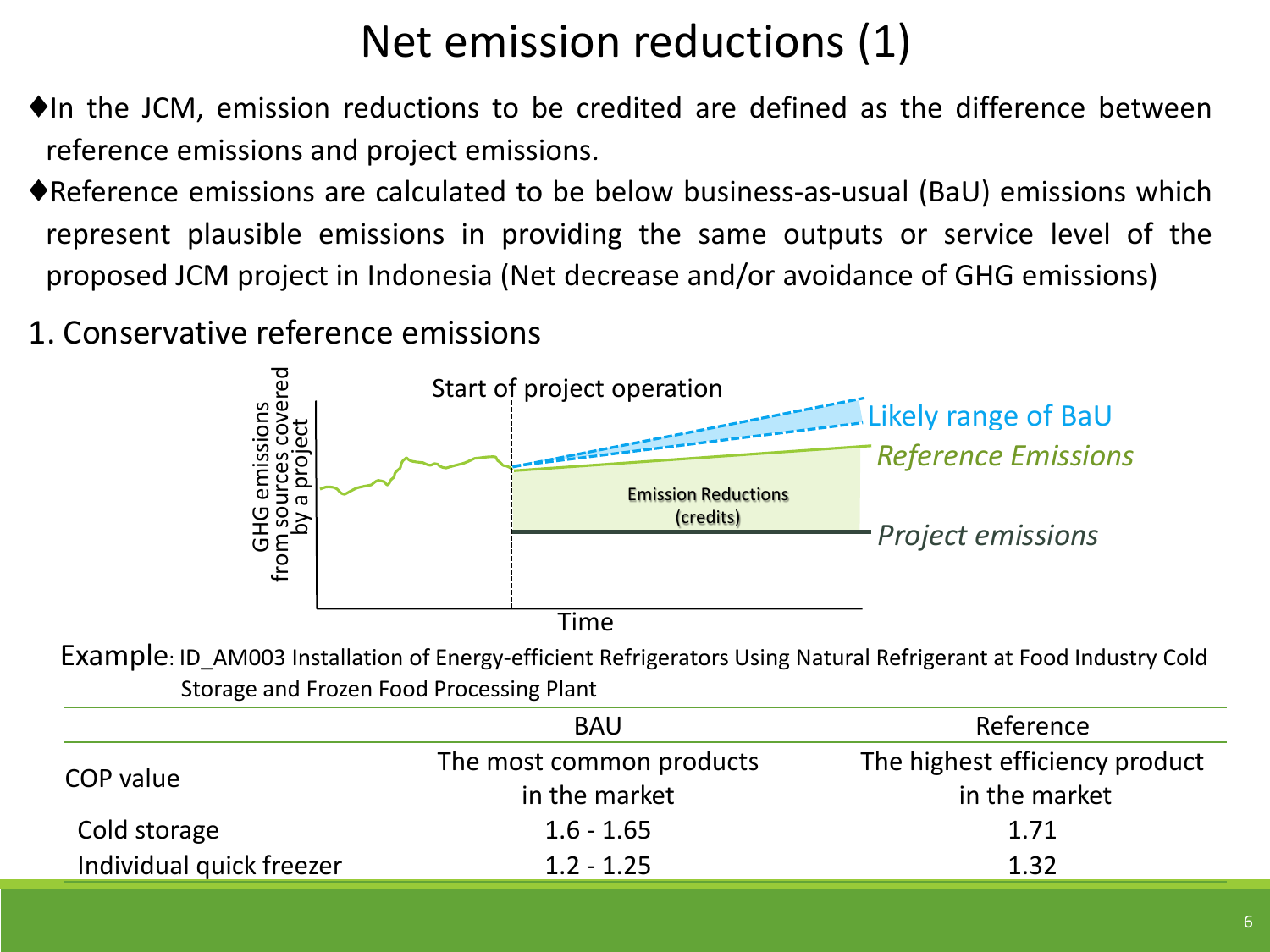Example: High Efficiency Refrigerators Using Natural Refrigerant

High efficient secondary loop cooling system:

- $\checkmark$  Refrigerant: Non-fluorocarbon
- (primary: $NH<sub>3</sub>$ , secondary: $CO<sub>2</sub>$ )  $\checkmark$  COP: for individual quick freezer - more than 1.5 for cold storage - more than 2.0



The reference emissions are calculated based on the **maximum COP of commercially available** chillers.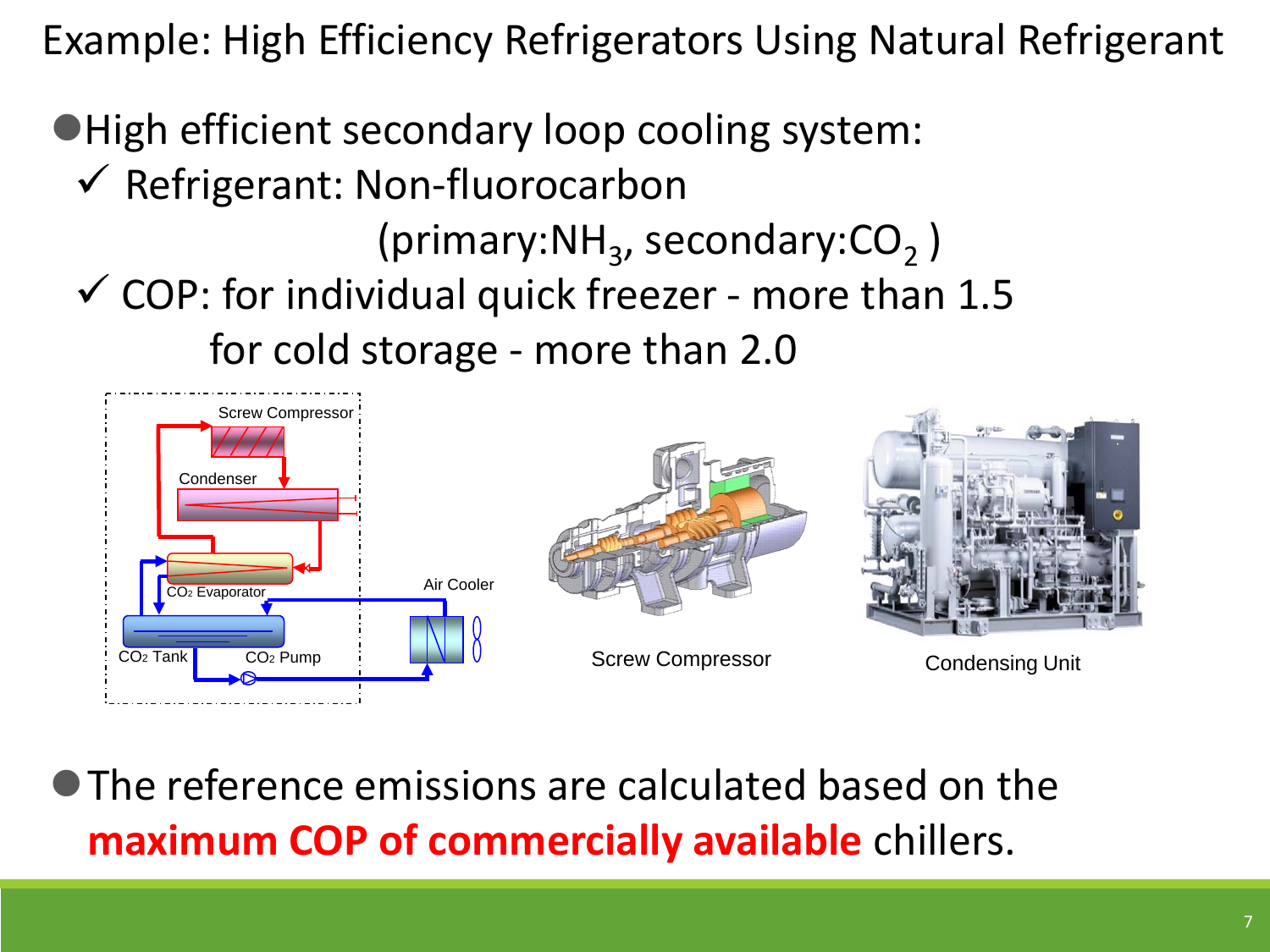### Example: High Efficiency Refrigerators Using Natural Refrigerant

COP value of the possible refrigerators





Simplified monitoring: three parameters to be monitored

- $\checkmark$  Amount of electricity consumed by project refrigerator
- $\checkmark$  Electricity imported from the grid, where applicable
- $\checkmark$  Operating time of captive electricity generator, where applicable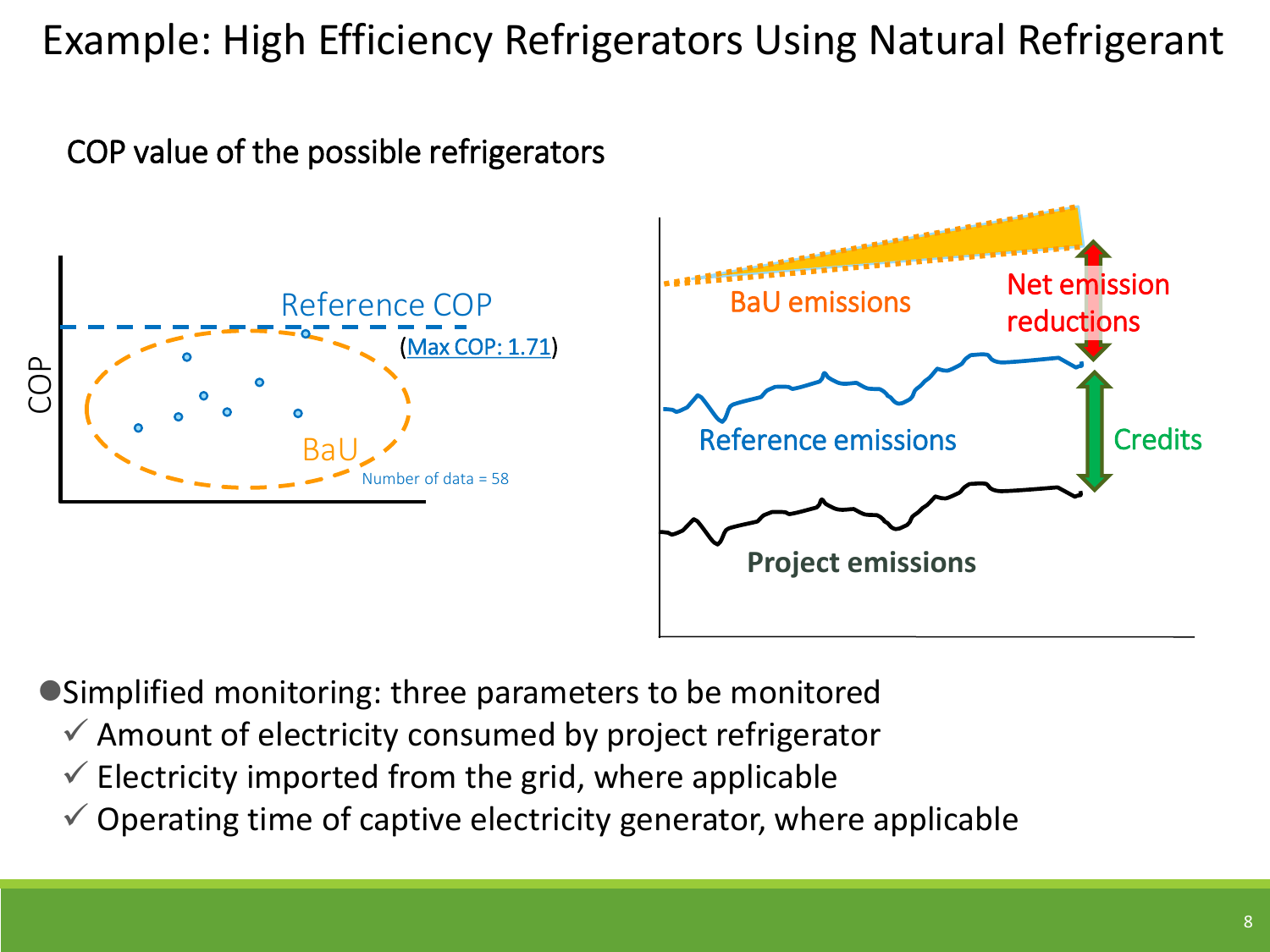### Net emission reductions (2)

2. Conservative project emissions

Using conservative default values in parameters to calculate project emissions instead of measuring actual values will lead calculated project emissions larger than actual project emissions



Example: ID\_AM001 Power Generation by Waste Heat Recovery in Cement Industry

| <b>Actual project emissions</b> | Calculated project emissions in the methodology |
|---------------------------------|-------------------------------------------------|
| Monitored actual electricity    | Calculated electricity consumptions of WHR      |
| consumptions of WHR system      | system with it's maximum rated capacity         |

WHR: Waste heat recovery

3. Upper limit in emission reductions

Example: VN\_AM001Transportation energy efficiency activities by installing digital tachograph systems Taking into account possibilities of emission reductions from other factors than installation of digital tachograph system, emission reductions for the project is limited to 10% of the reference emissions.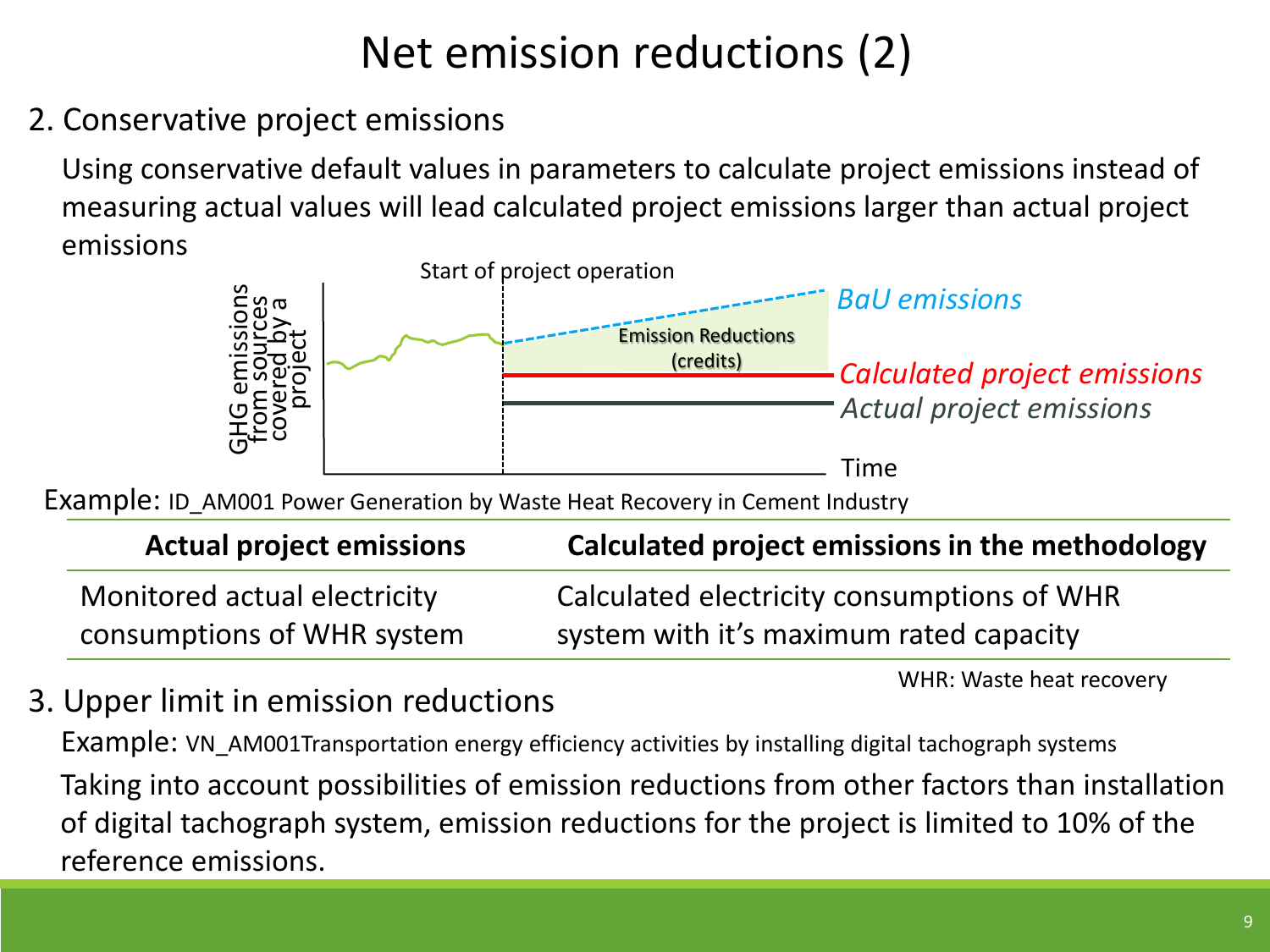Example: Power Generation by Waste Heat Recovery in Cement Industry

Waste heat recovery (WHR) system to generate electricity in the cement production facility .



The net amount of electricity supplied to the grid

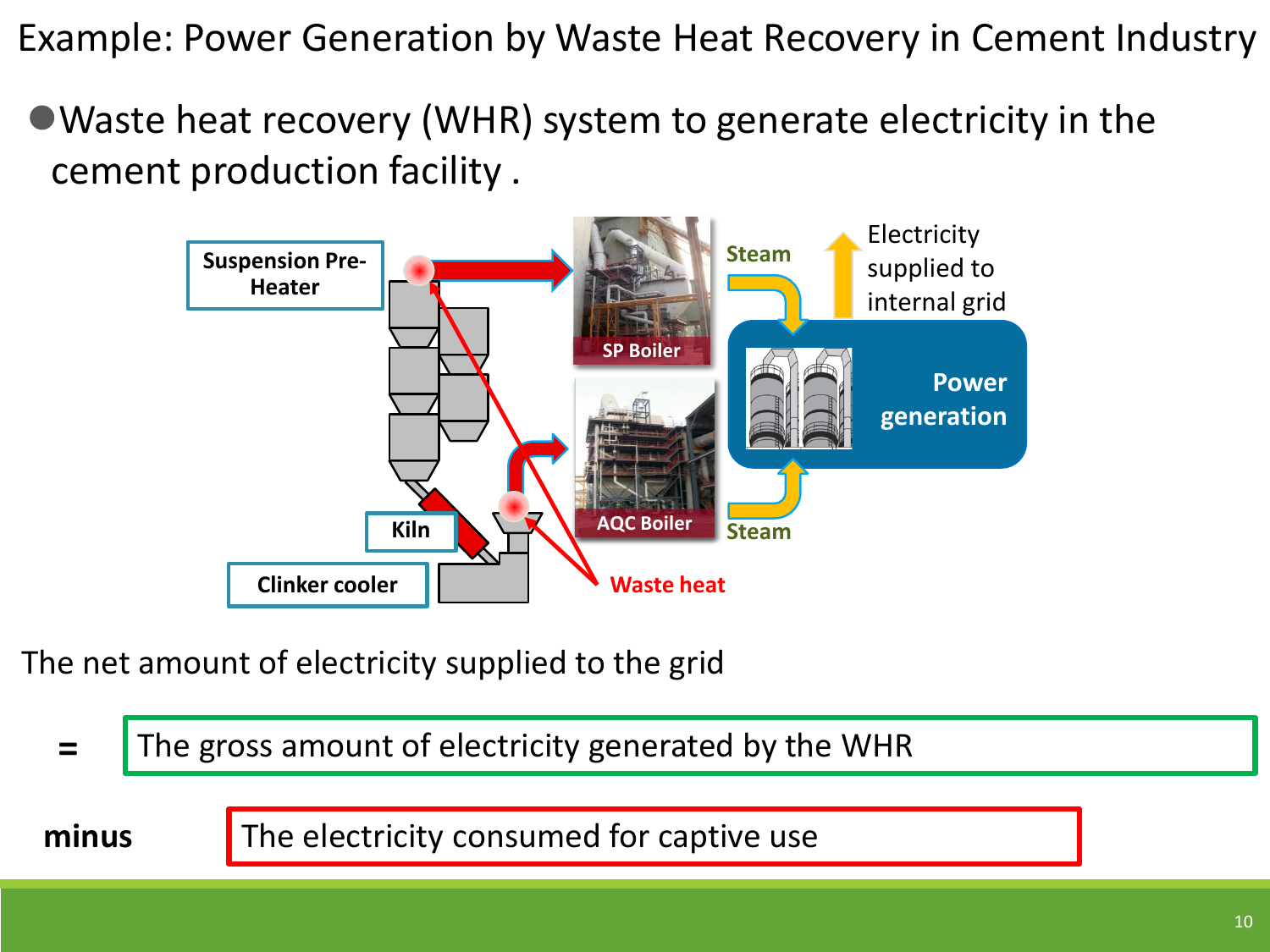Example: Power Generation by Waste Heat Recovery in Cement Industry

The default value for electricity consumed for captive use is set as the **maximum rated capacity** of equipment of the WHR system assuming their operation is **24h/day**.



- Simplified monitoring: two parameters to be monitored
	- The quantity of the electricity supplied from the WHR system to the cement production facility
	- $\checkmark$  The number of days during a monitoring period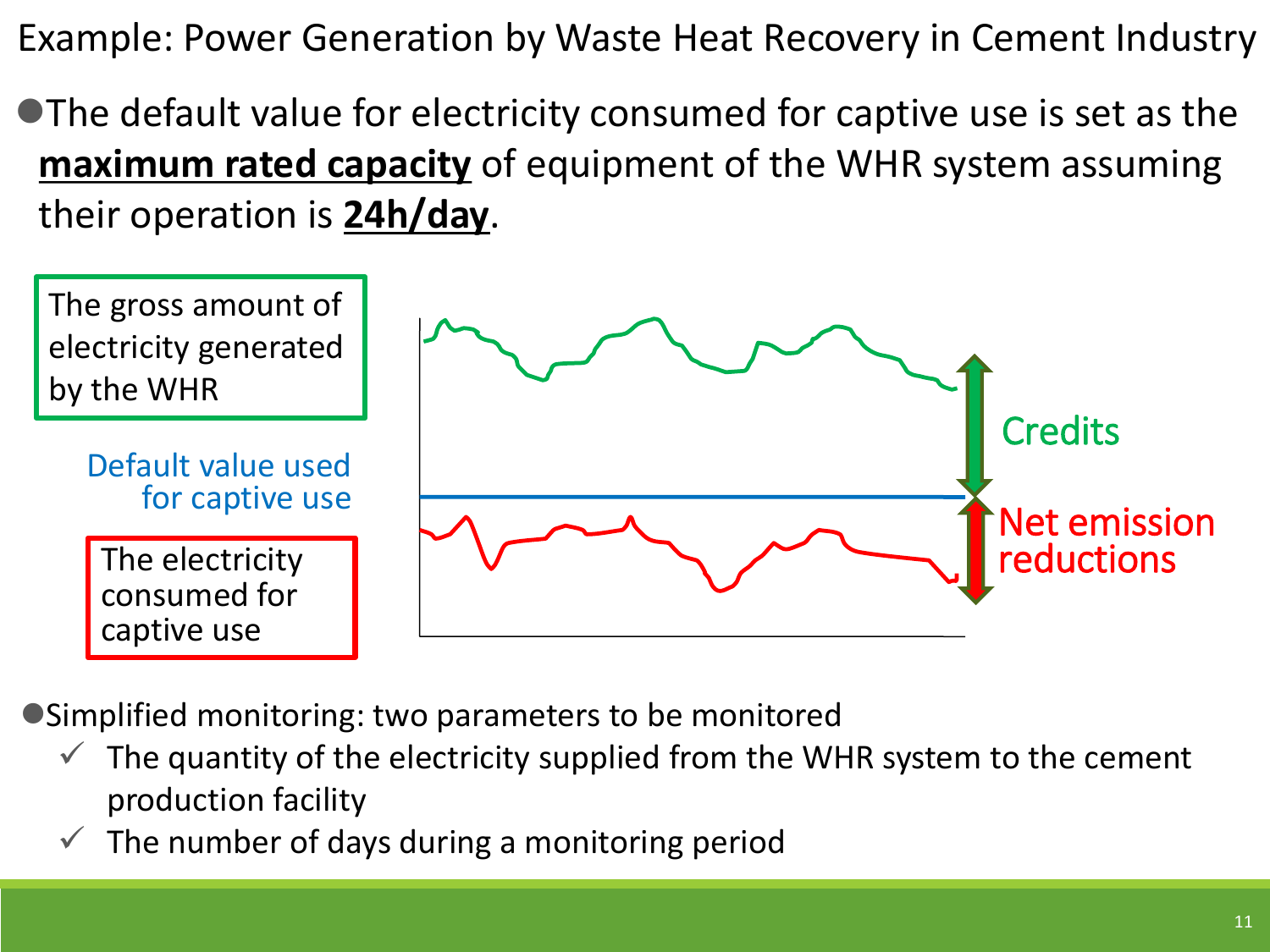### Simplified monitoring method

An approved methodology consists of an approved methodology document and a Monitoring Spread Sheet

#### **Monitoring spreadsheet**

#### **Monitoring Plan Sheet**

is used before validation for developing a monitoring plan and calculating emission reductions *ex ante*.

#### **Monitoring Structure Sheet**

is used before validation for developing an operational and management structure to be implemented in order to conduct monitoring.

#### **Monitoring Report Sheet**

is used before verification for developing a monitoring report and calculating emission reductions *ex post*.

An approved methodology provides a default value or an identification method of a value for a crediting threshold which is typically expressed as GHG emissions per unit of output by total outputs for reference emissions.